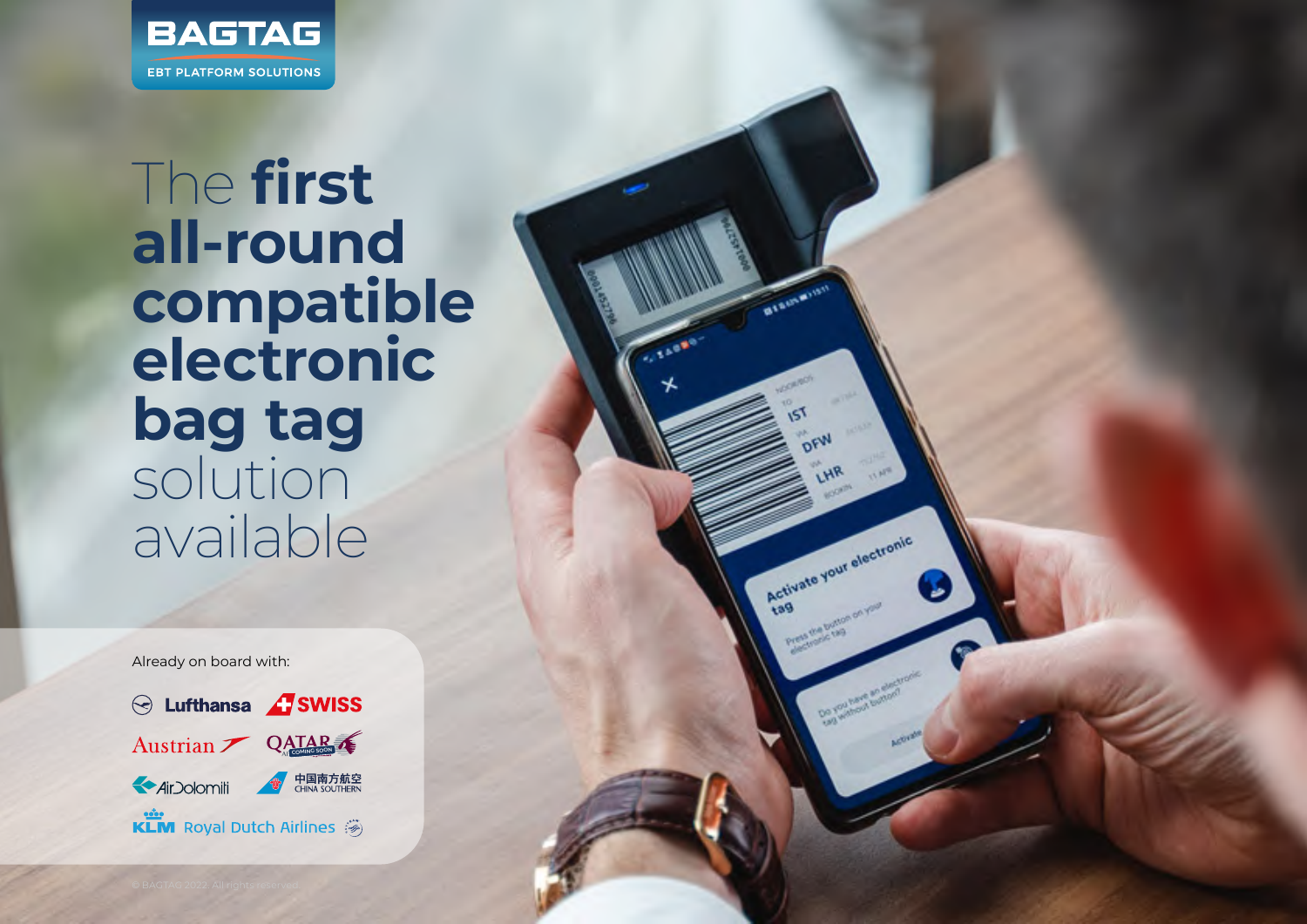

## **Let's change the way we travel**

It is our mission to make travelling with check-in baggage the better option for everyone from airline to passenger.

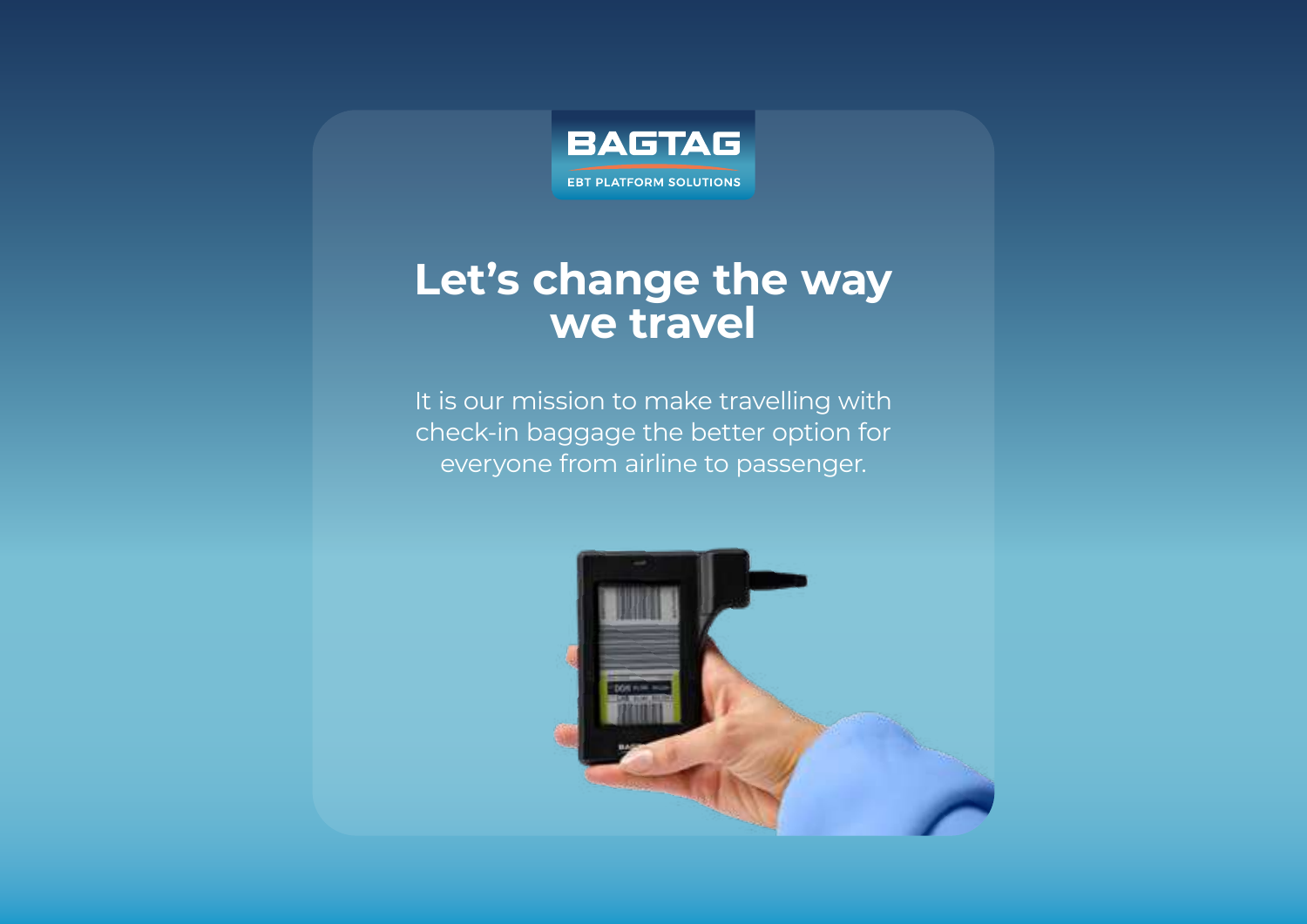## **About us**

BAGTAG was founded in 2013 in the Netherlands, with the purpose of introducing the world's first flexible and secure electronic bag tag (EBT) solution.

Apart from hardware, BAGTAG developed and operates a unique plug-and-play EBT Platform that connects to both airlines and EBT manufacturers. During the onboarding process, BAGTAG either support airlines with native integration or provides integration teams to work with airlines in-house.

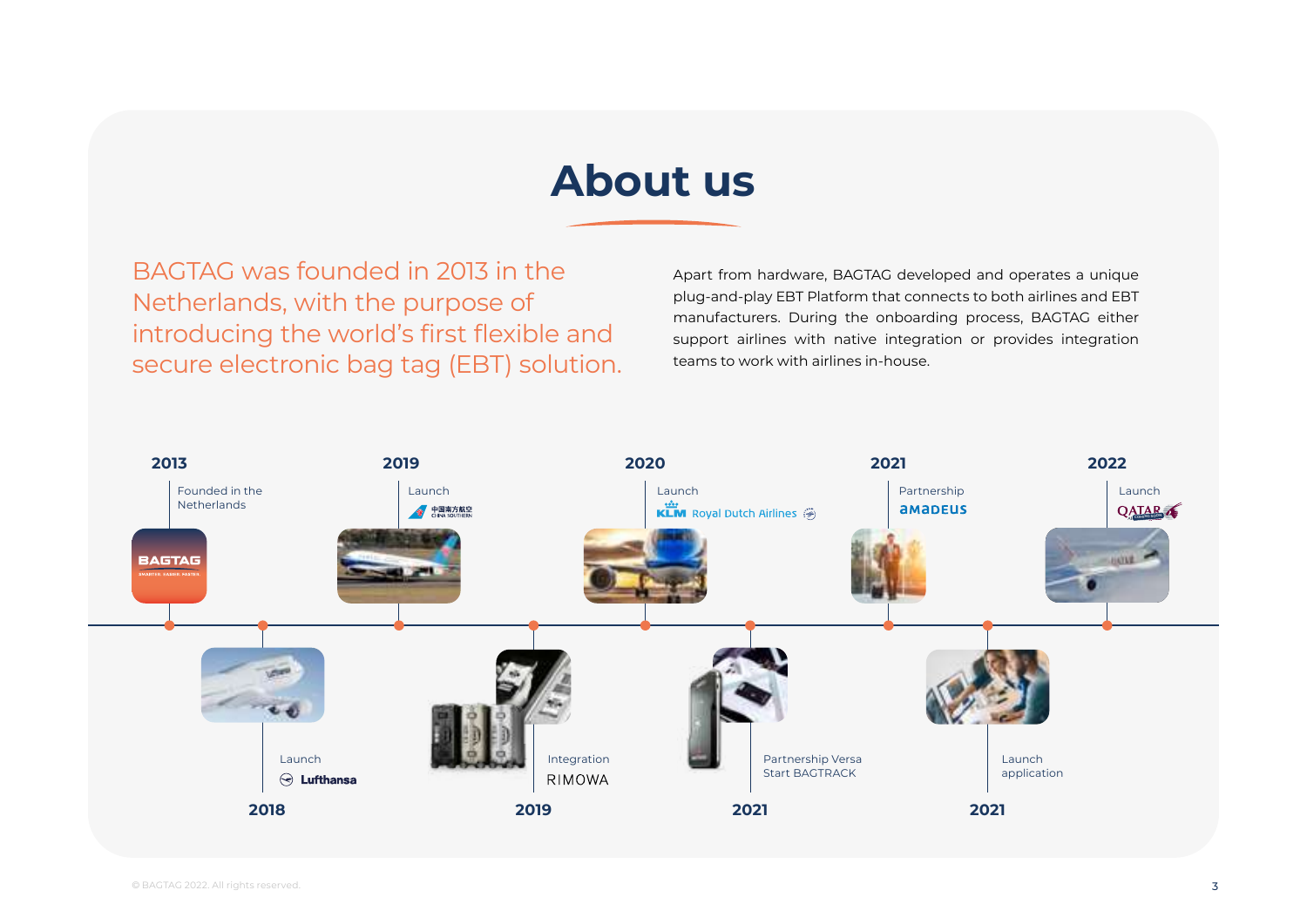## Insights baggage handling

**Today's paper luggage labels are outdated, inefficient and prone to mishaps.**

**They result in long queues, more effort for ground crew, passenger discomfort and lesser readability.**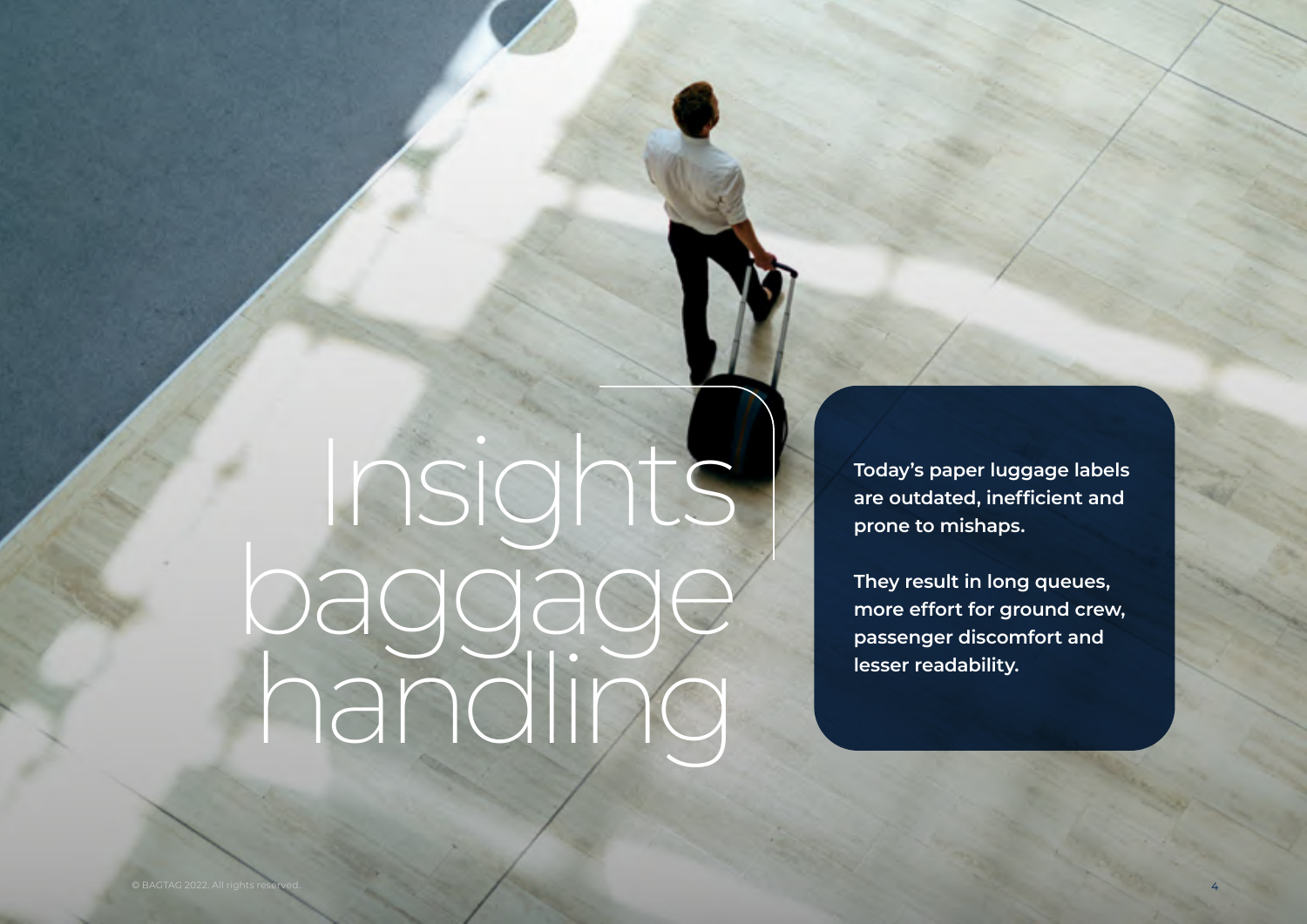**Extensive investigations of passengers and airlines worldwide gave us precious insights into the downsides of current luggage handling processes.**

**TAXABLE** 

**There's a simpler, higherreturn way to streamline the passenger journey.**



**The main takeaway is the general realisation that the current baggage system has been fairly unevolved compared to the rest of the passenger journey.**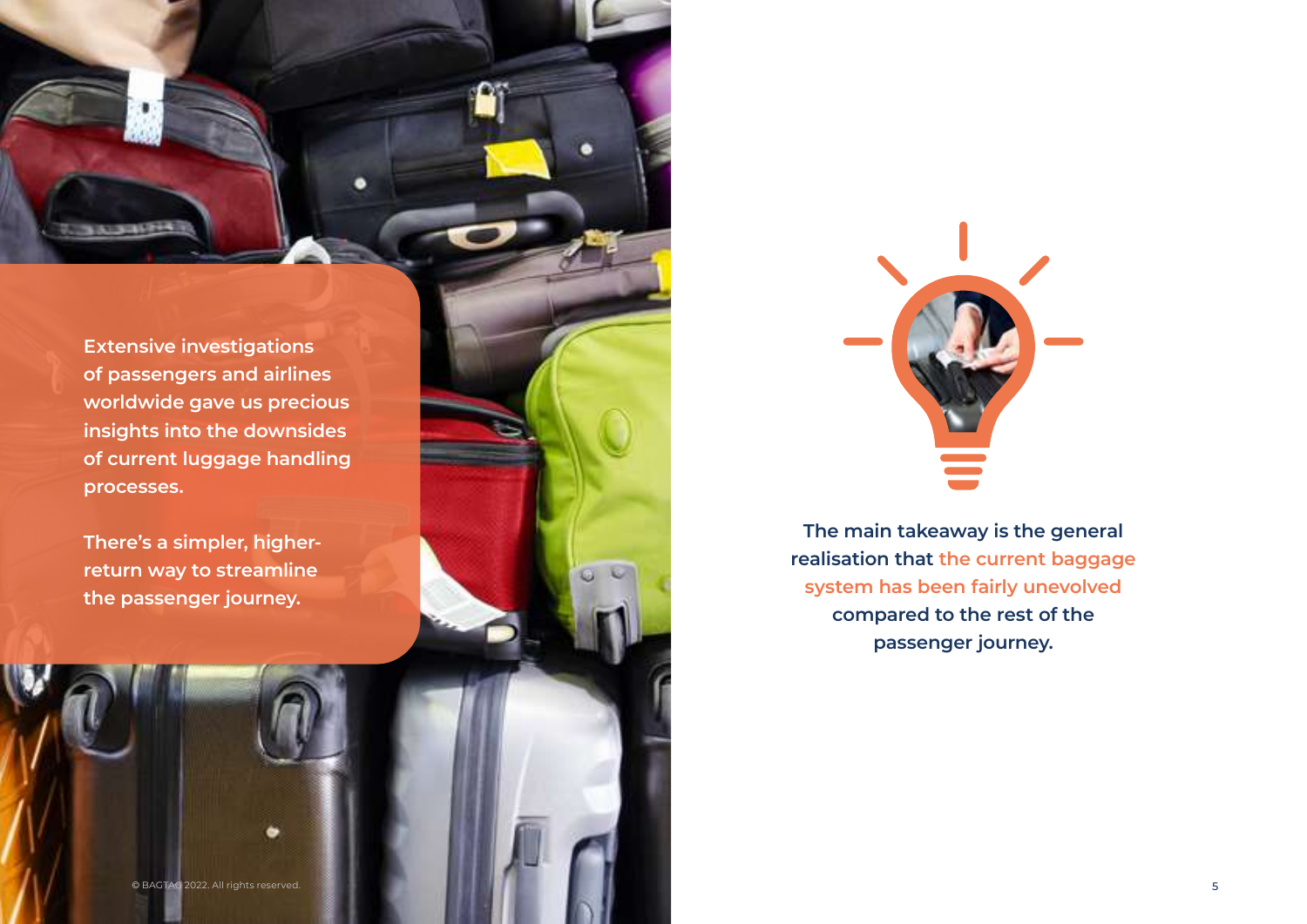#### **Industry insights**

## **Passenger concerns**

#### **Queuing**

A study\* conducted in 2020 through a multi-national online travel platform showed 33% of the 1500 surveyed travellers marked waiting in the check-in line as the biggest frustration when travelling with check-in luggage.





#### **Lost luggage**

The paper labels are prone to lose readability when faced with bad weather conditions or the enthusiastic handling of baggage by ground crew. This causes an increase in lost luggage, a serious concern for 56% of travellers, who rate worrying about losing their luggage being very to extremely worried.

#### **Stress**

Not being able to estimate the waiting time at check-in desks, passengers feel unsure when to arrive at the airport when travelling with check-in baggage, an important reason for many to prefer carry on.

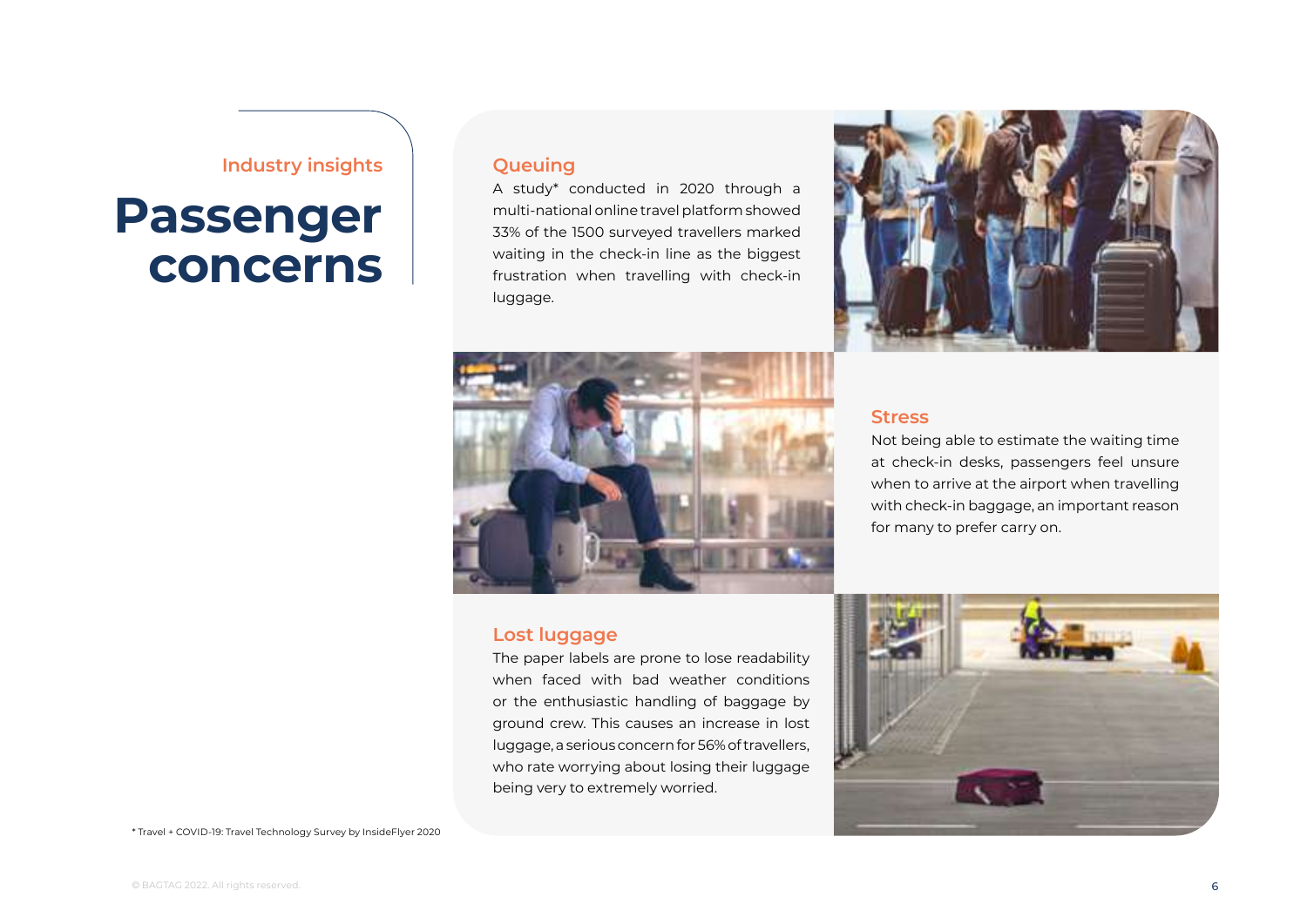#### **Industry insights**

## **Industry concerns**

#### **Increased passenger flow**

The number of flights performed globally reached 38.9 million in 2019, before the COVID pandemic. Operational processes such as baggage handling have been evolving slower and ground operational processes are often unable to comply to the increased passenger flow.



#### **Innovation obligation**

The travel industry has been a point of focus for many environmental and digital developments worldwide. Airlines and their partners are "obligated" innovation leaders and those who fall behind are often negatively portrayed. Baggage handling innovations help ensure to stay in the lead.



#### **Customer Experience**

CX is considered one of the leading measures for airline success and airlines are continiously seeking ways to increase NPS with minimal investment. Despite baggage handling being highly prioritized on the todo-list, the technology innovations are often deemed too complex to integrate.

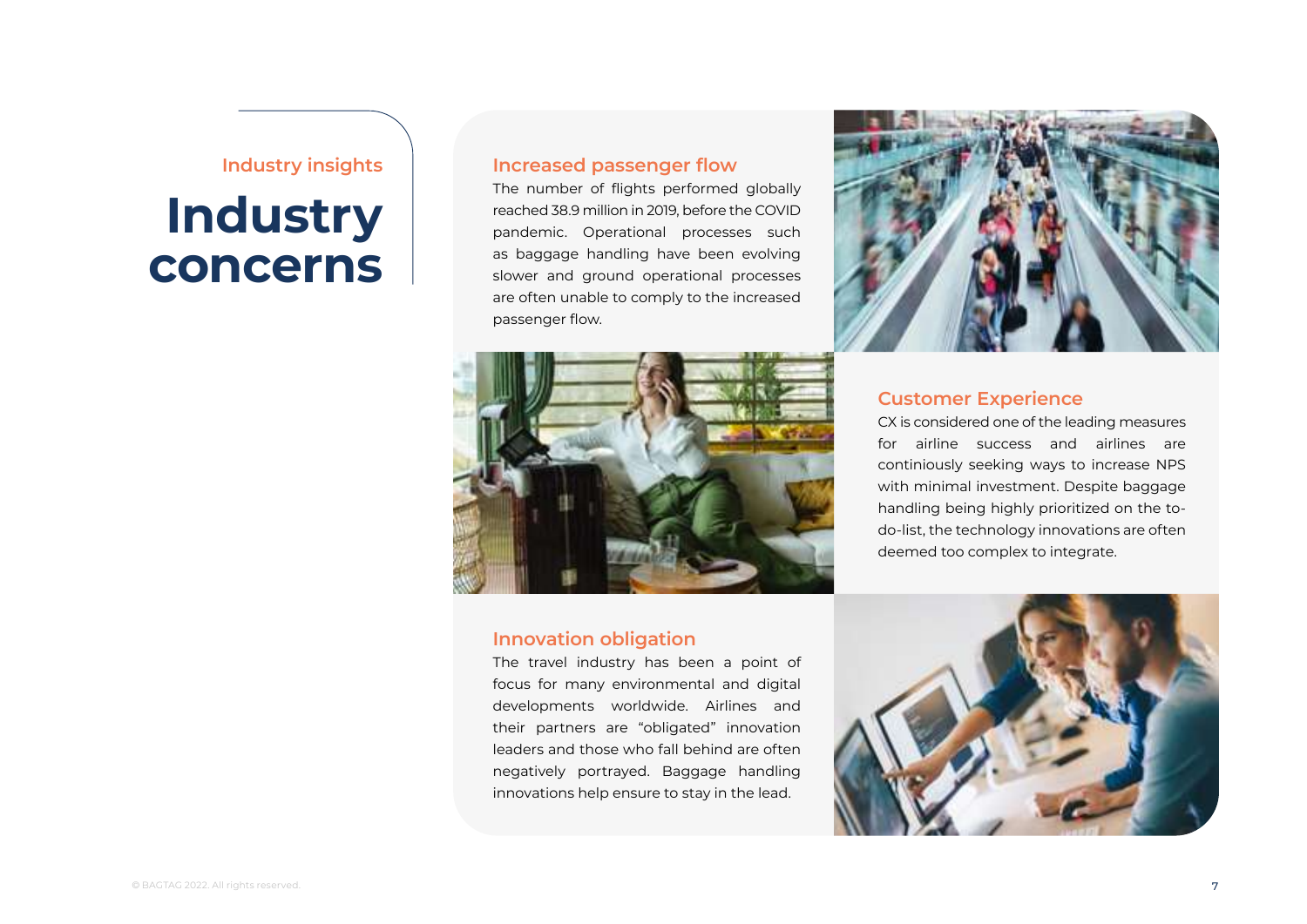# The solution

**Electronic bag tags are the paperless, electronic alternative to outdated paper baggage check-in labels.**

**The reusable electronic device using e-paper can be easily prepared and attached to suitcases by travellers at home.**

**Once passengers run their online check-in, they will receive an electronic version of their baggage tag that syncs with BAGTAG-supported devices.**

**With BAGTAG, time and touchpoints needed for check-in can be reduced significantly by enabling passengers to arrive at the airport fully prepared for their flight.**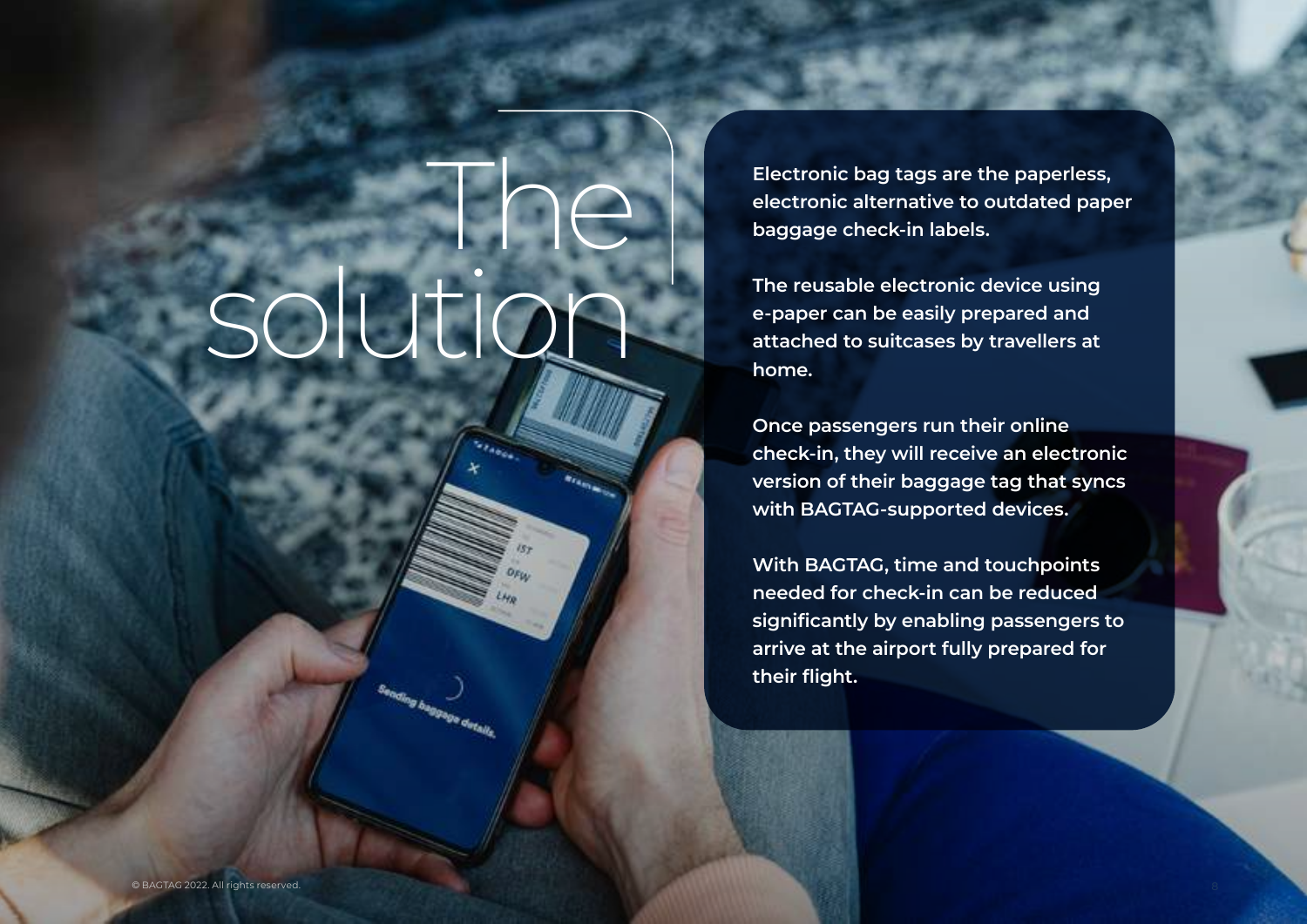## **Offer a touchless, faster and seamless travel experience with BAGTAG**



**It is our mission to make travelling with checked baggage more comfortable and easier than travelling with carry-on. We are not just providing airlines with the right solutions for that, we are also helping you to implement them throughout. At the same time, we make sure that your passengers transition along with you.**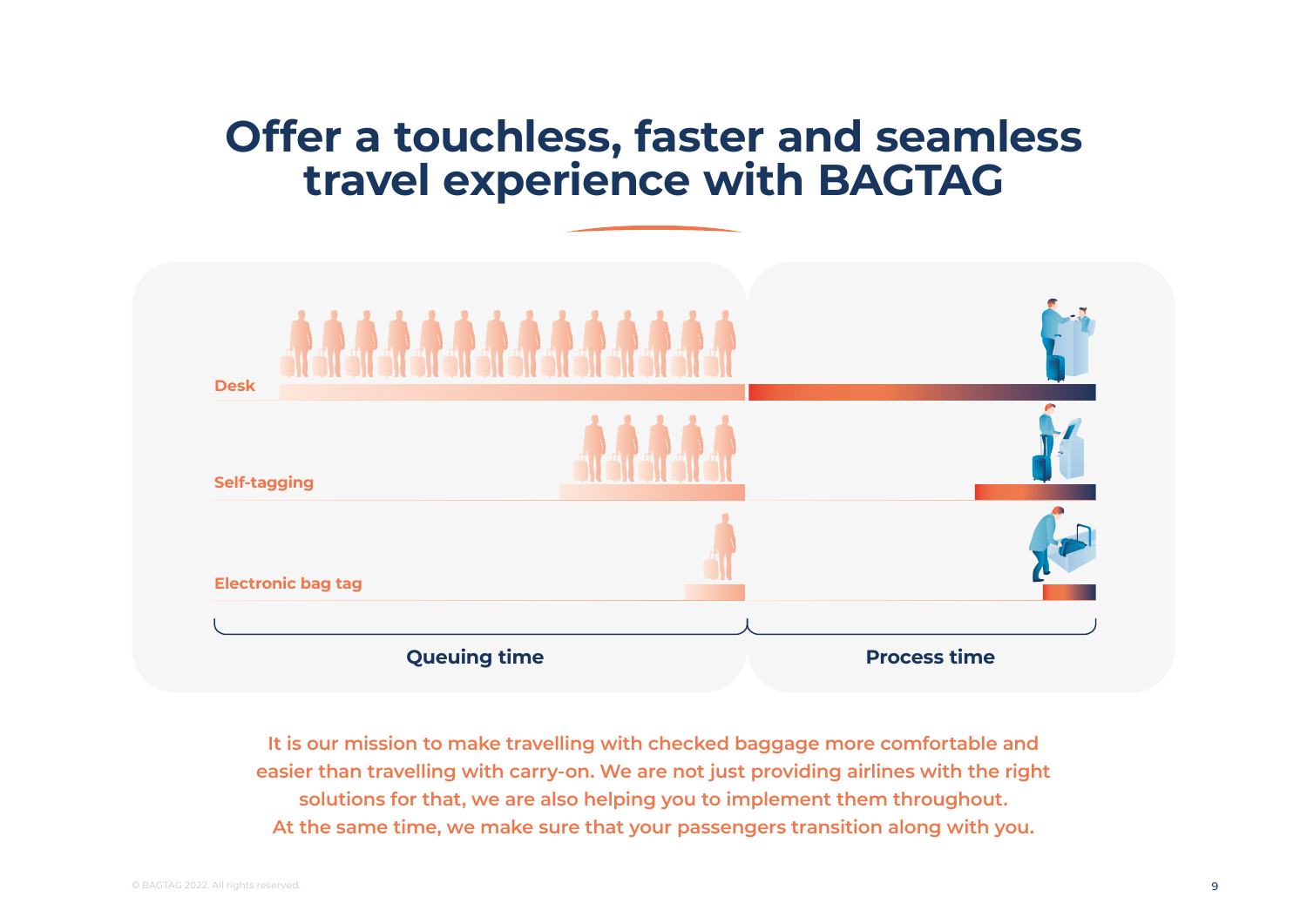The benefits

**Introducing electronic bag tags is not just about digitalising the passenger journey. There are many benefits to both operational and commercial sides.**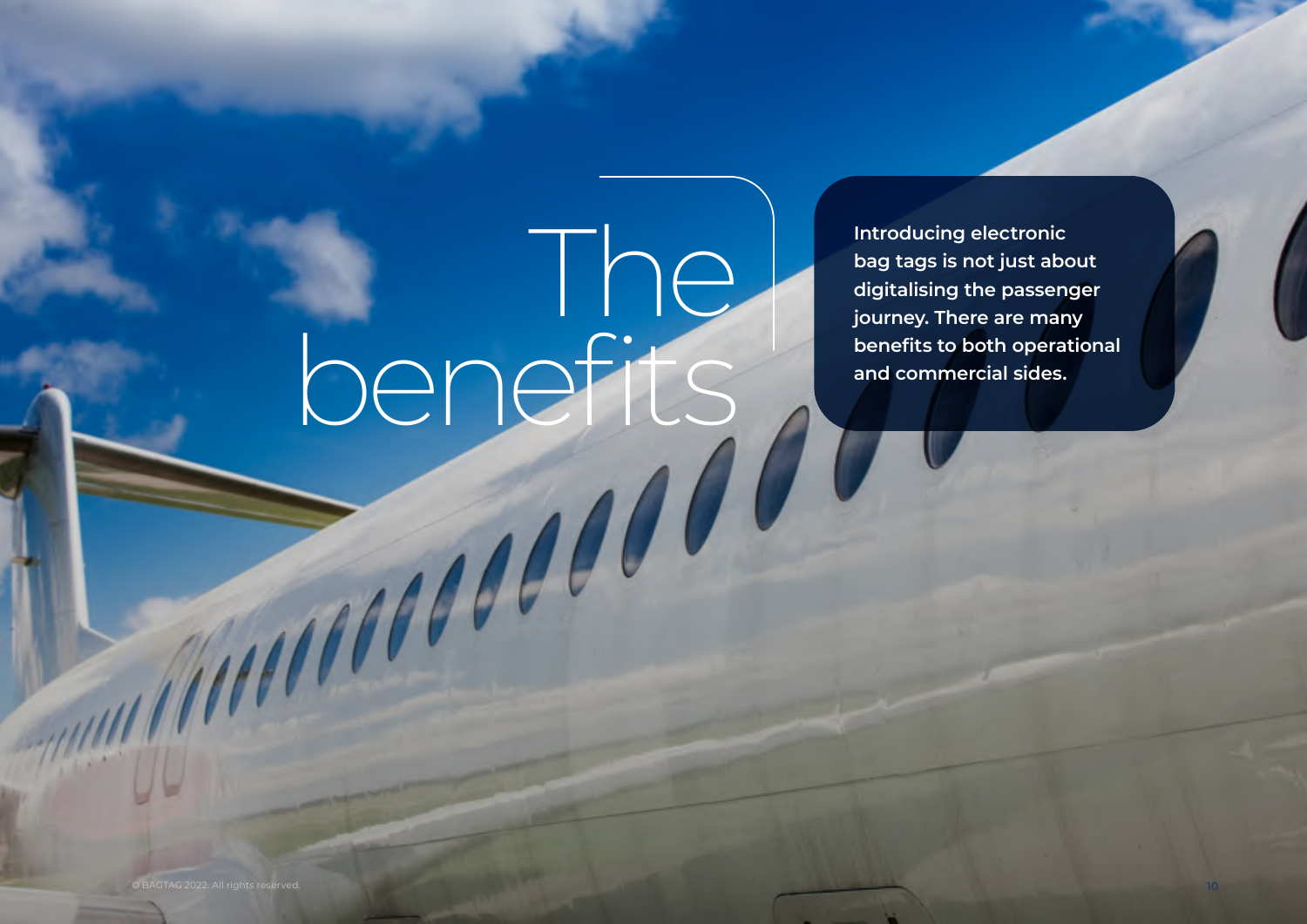## **Key benefit areas**



#### **Digitalising the passenger journey**

Nowadays we see almost every customer experience become more digitalised. With that, customers take more and more control over their own journey. Over 85% of flyers already use their mobile to do so.





#### **Significantly reducing queuing through improved passenger journey**

With BAGTAG, baggage can be handled up to 4x faster and fewer queues are formed, significantly boosting efficiency without the requirement of actual operational adaptations.



**of the passenger journey**



#### **Generating instant revenue**

Besides cost reductions through increased operational efficiency you can resell BAGTAGs through your own channels or through our e-commerce model.

**Reselling hardware leads to increased revenue**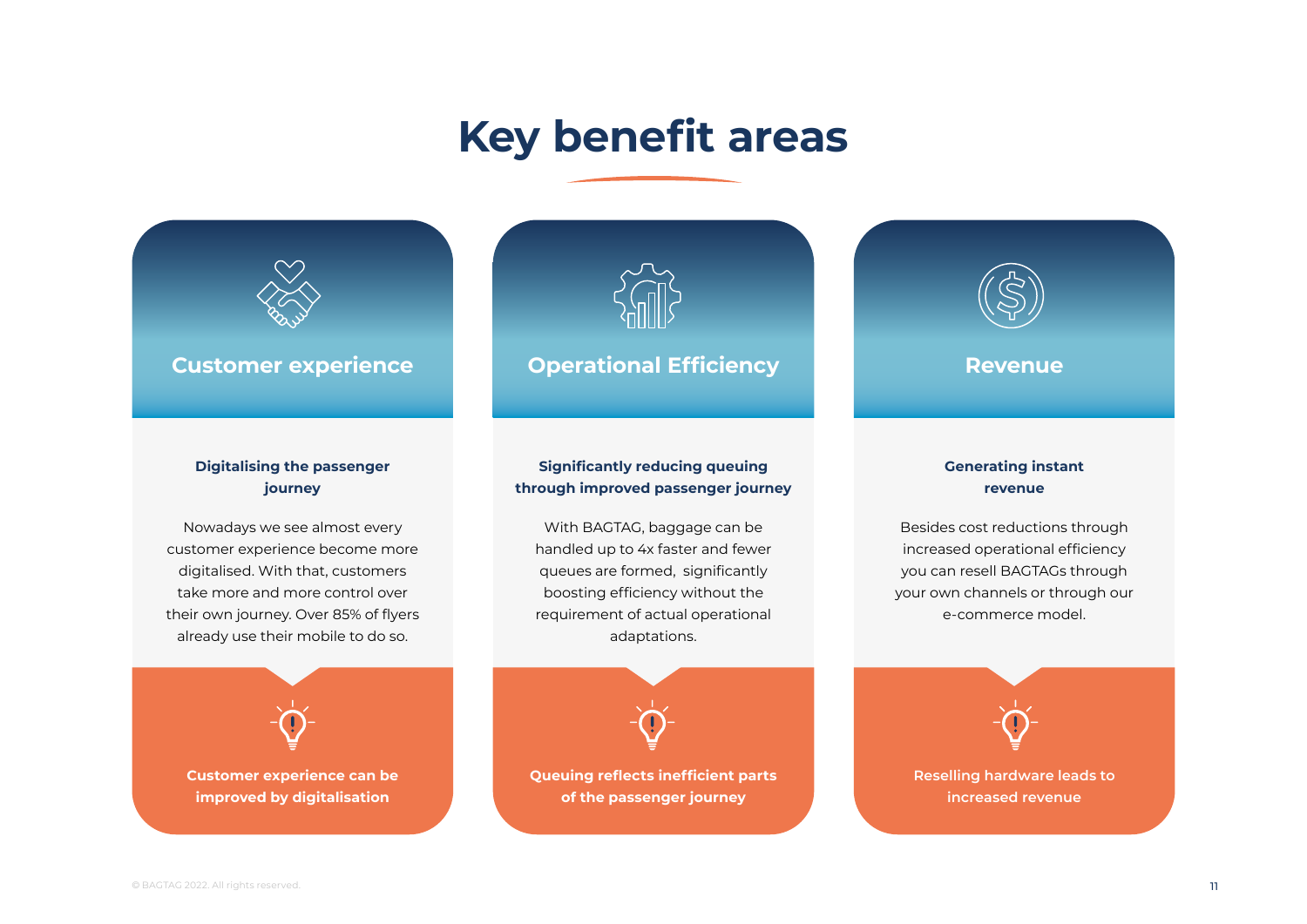# Full-service solutions

**At BAGTAG, we like to deliver an all-round solution with all of our software and products. We assist airlines to make implementing BAGTAG even easier through 3 integrated services.**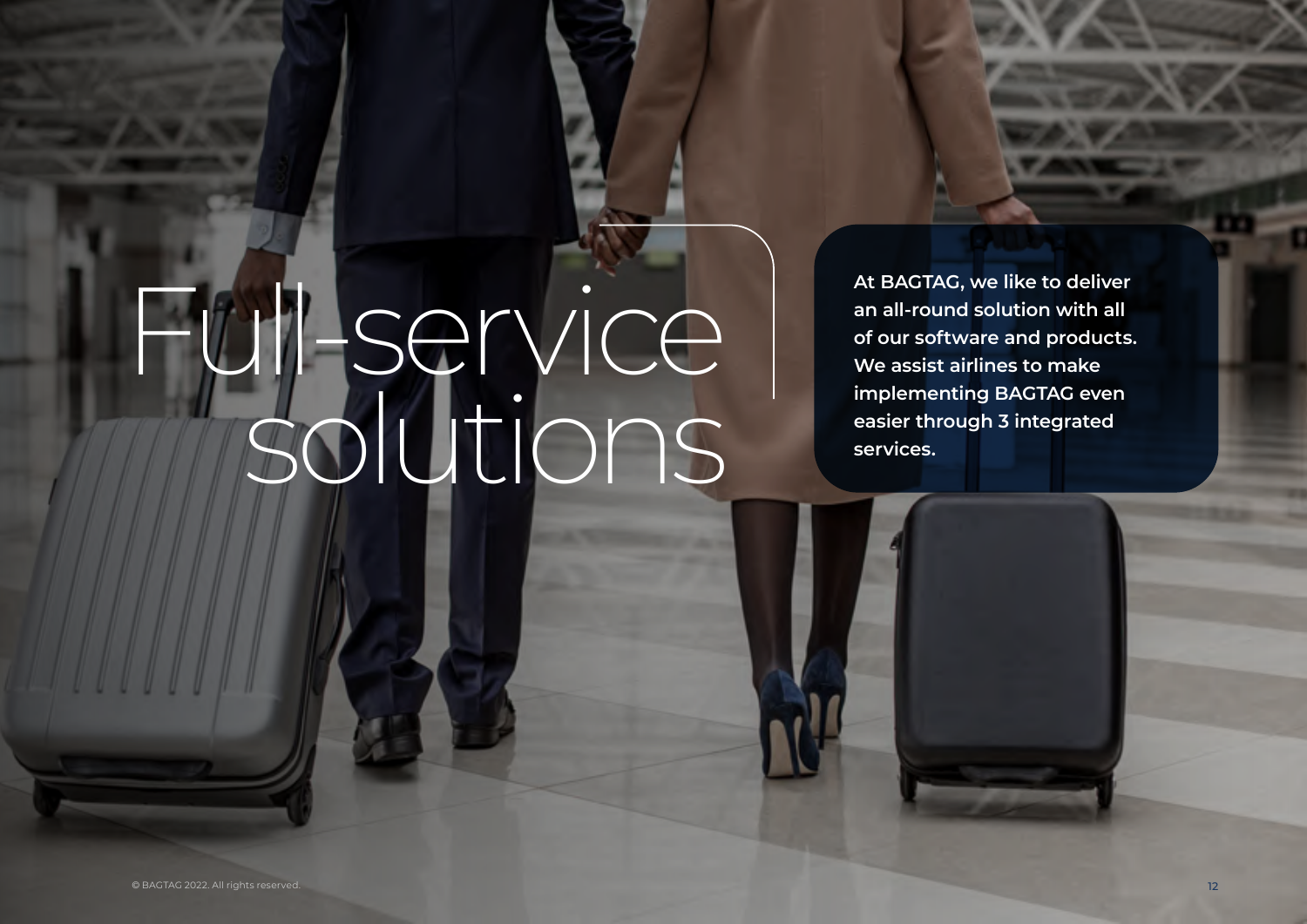## **3 main clusters of solutions**



#### **Hardware**

- **C** Resell BAGTAG
- Gift to frequent flyers
- BAGTAG E-commerce

#### **Software**

- Seamless software integration
- Highest level of security
- Complete customer interface
- **Multi-device solution**

#### **Services**

- **V** Technical support
- Roll out & customer support
- **V** Increasing revenue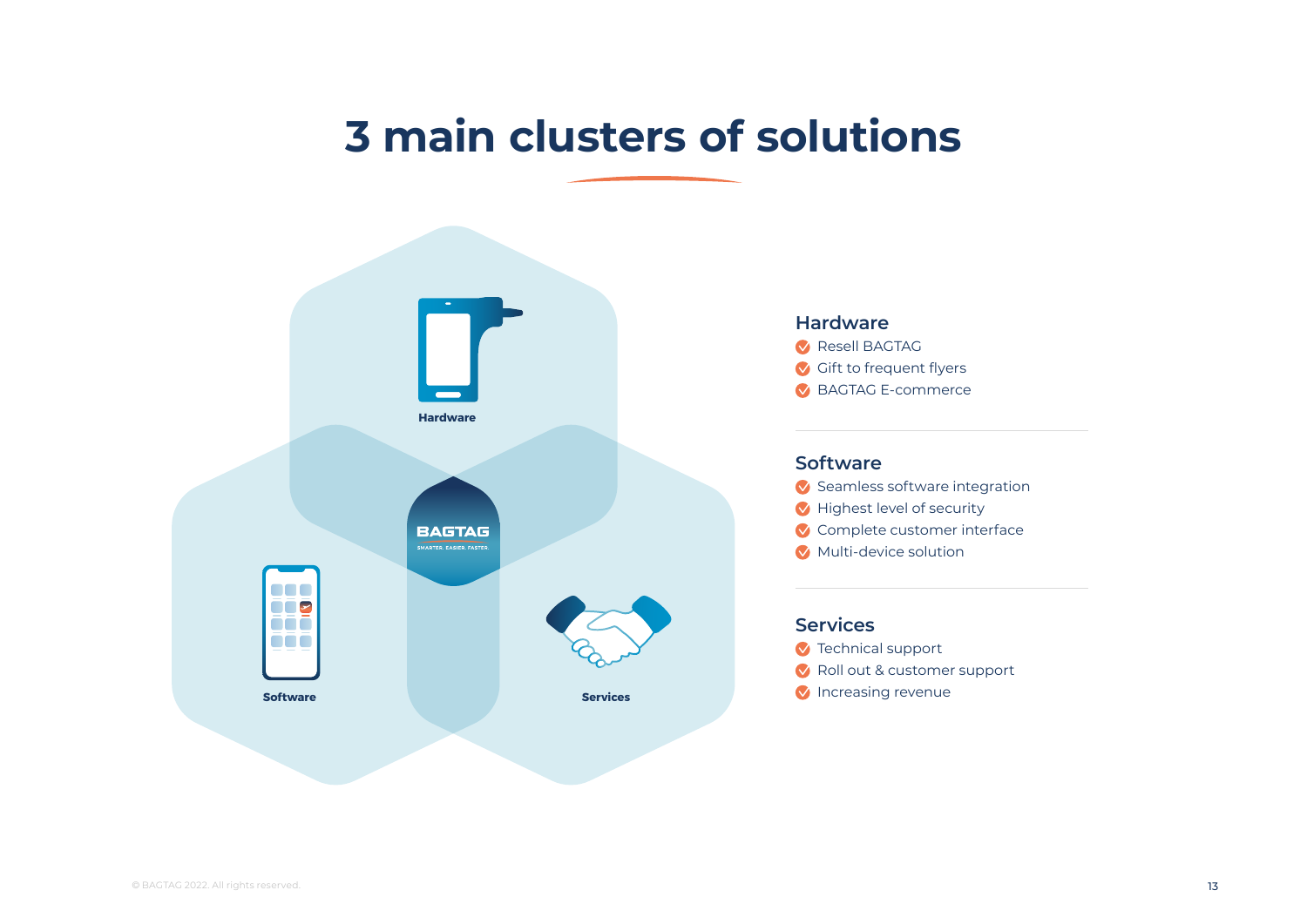



### **Resell electronic bag tags**

- For cash
- For miles
- Guided marketing & sales



### **Gift to frequent flyers**

- Great gift to reward loyalty
- Instant hardware adoption
- Customisable to loyalty branding



### **BAGTAG E-commerce Services**

- BAGTAG provides co-branded webshop
- Distibution
- Provides kickback to airlines



### **Highest margins Example 2 Kickstart adoption Zero effort**

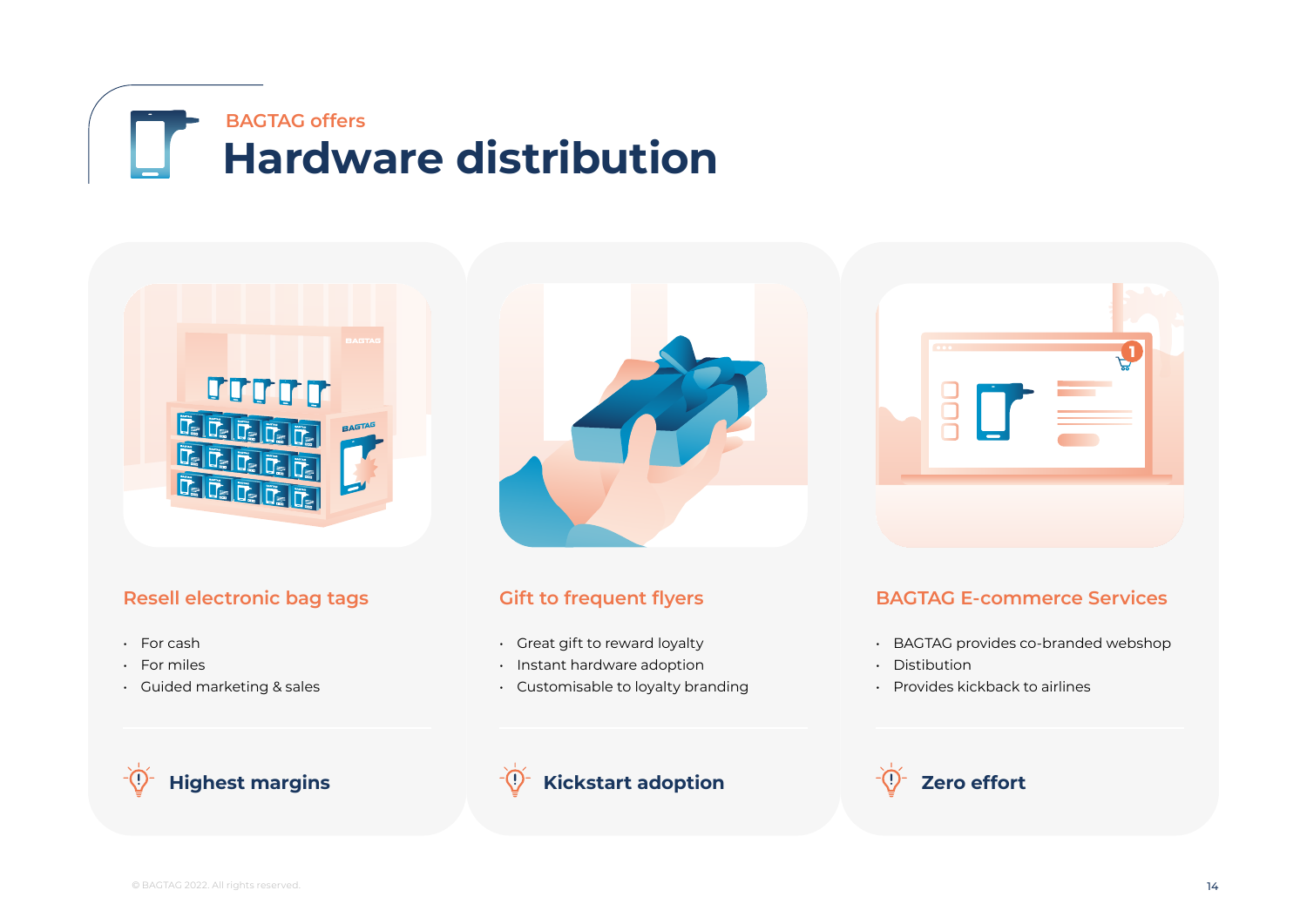



#### **Seamless software integration**

BAGTAG's EBT Software can be implemented within a matter of days and used with any application. The UX can be fully customisable to match airline branding.

#### **Highest level of security**

BAGTAG's EBT solution uses 128-bit AES hardware encryption. This effectively reduces the chances of devices being hacked or tampered with to zero.

#### **Complete customer interface**

Airlines receive the BAGTAG EBT Framework: a complete user interface optimised for a fast and seamless baggage check-in experience. It's also possible to service passengers through the BAGTAG application.

#### **Multi-device solution**

Supporting any type of electronic bag tags, BAGTAG's EBT solution is fully flexible for both passengers and airlines.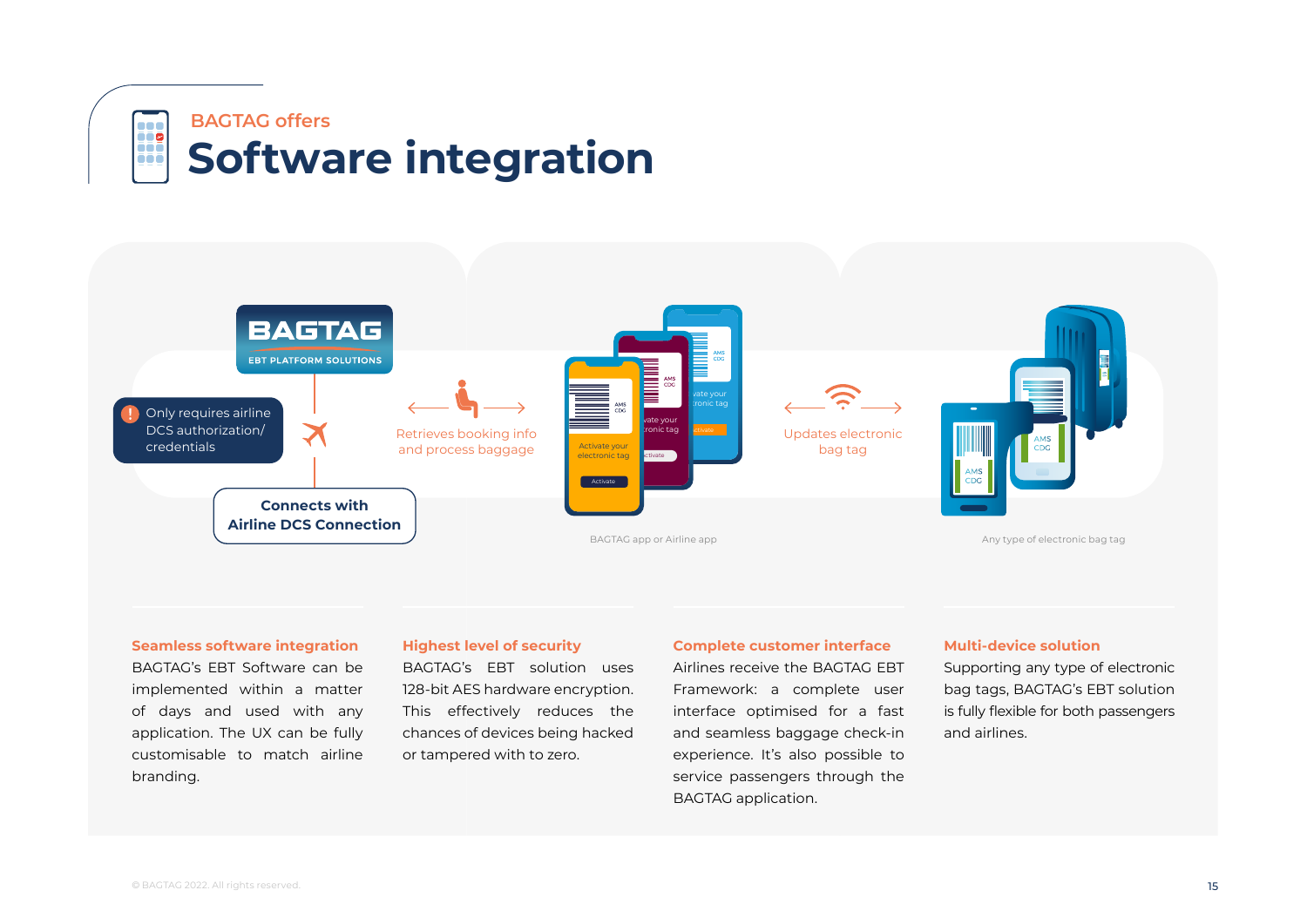







#### **Technical support**

Our team is ready to assist your technical staff to implement BAGTAG's solutions. But, as the framework is easily set up, being a phone call away is often more than enough.

#### **Roll out & customer support**

We will assist in teaching your staff and customers how to use BAGTAG comfortably. It being such an easy to use product, all you need is some handy guides and instructional videos.

#### **Marketing Support**

Whether you are reselling BAGTAGs or making use of our white-labeled e-commerce setup, we are pleased to provide you with the necessary materials to make the most out of your partnership with BAGTAG.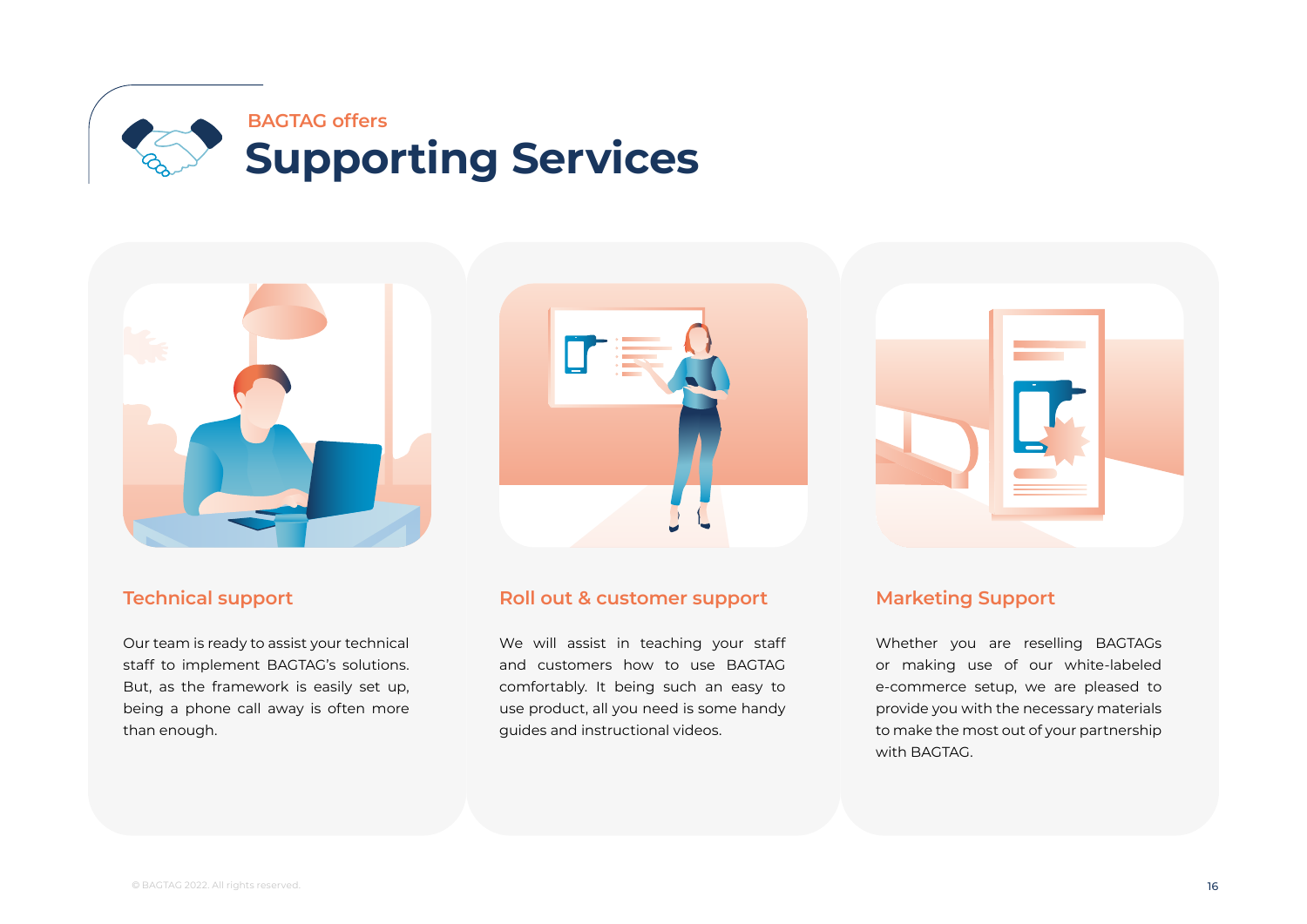# Getting on board

**We've done everything to make getting on board with BAGTAG an easy experience. We will assist you every step of the way and start with a targeted project assessment so you know exactly what to expect, and when.**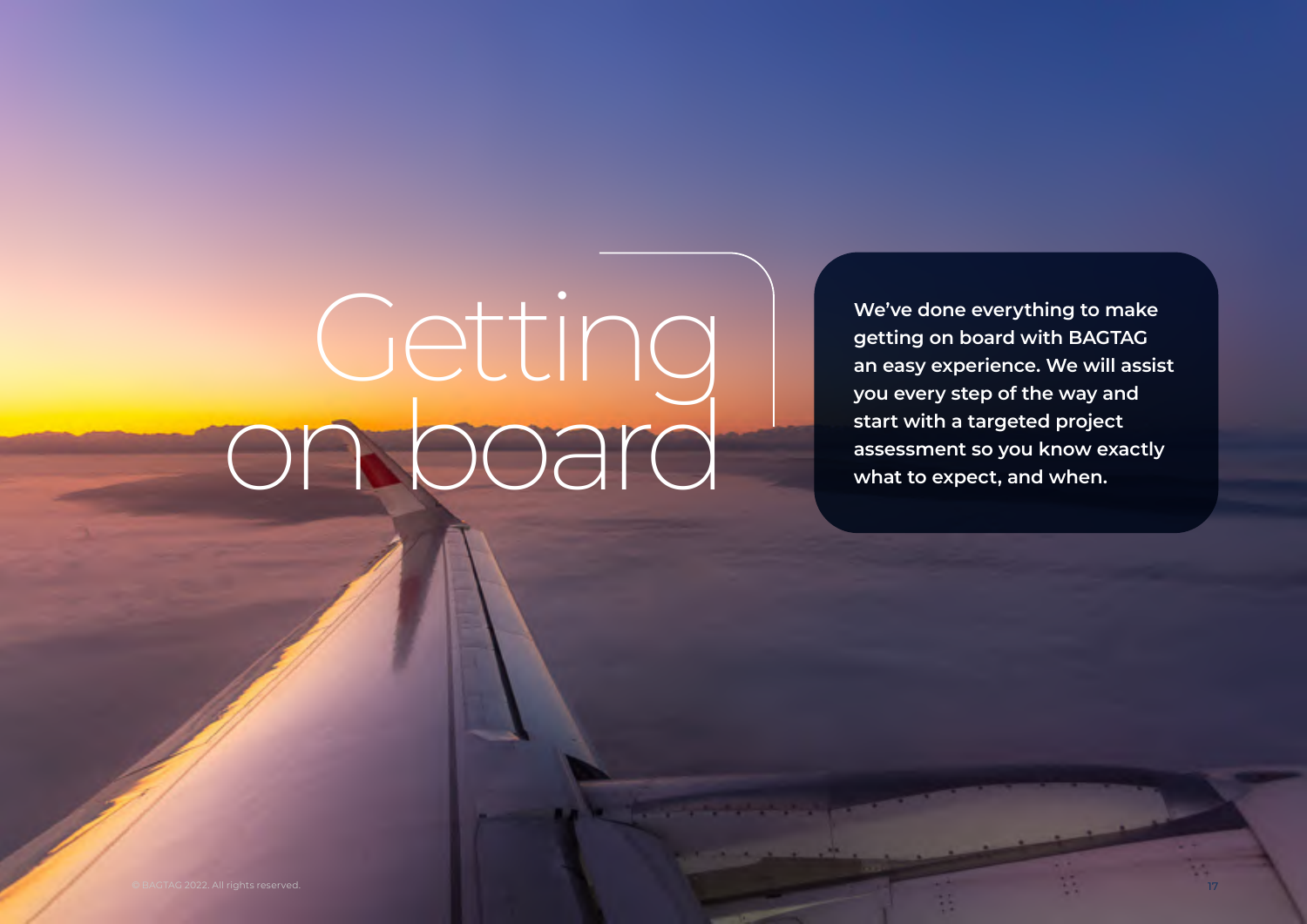### **What our partners say**

*"It seemed like a substantial project but the process has turned out to be easy-going and very low maintenance in resources, mainly thanks to BAGTAG. We just ran the last update and it really works flawlessly."*

 $\bullet$  . So the set of  $\bullet$ 

Stefan Kapactsis, Director Digital Travel Services

> **Lufthansa**  $\bm{\bm{\leftrightarrow}}$

*"We identified BAGTAG - a seven-year-old Dutch startup - as the best option to bring a seamless electronic bag drop experience to Lufthansa that gives travelers another reason to choose the airline for their next journey."*

Alexander Sascha Mai, Client Partner





*"We firmly believe our partnership with BAGTAG will allow us to make this a success in China and internationally. The BAGTAG platform offers us a turnkey solution for electronic baggage tags that is very easy to integrate and works worldwide"* 

Ms Twinkle Li, Senior Director Product and Service

*"Given our large portfolio of solutions, it's important to us we keep things straightforward for our airline partners. This is very important to us as we want our airline partners to not just have a solution for today, but one that is ready for any changes in the upcoming decades and is as flexible as the industry in itself needs to be at this moment. BAGTAG delivers all of that"*

Karen Dodson, Head of Amadeus partner network

### **AMADEUS**

中国南方航空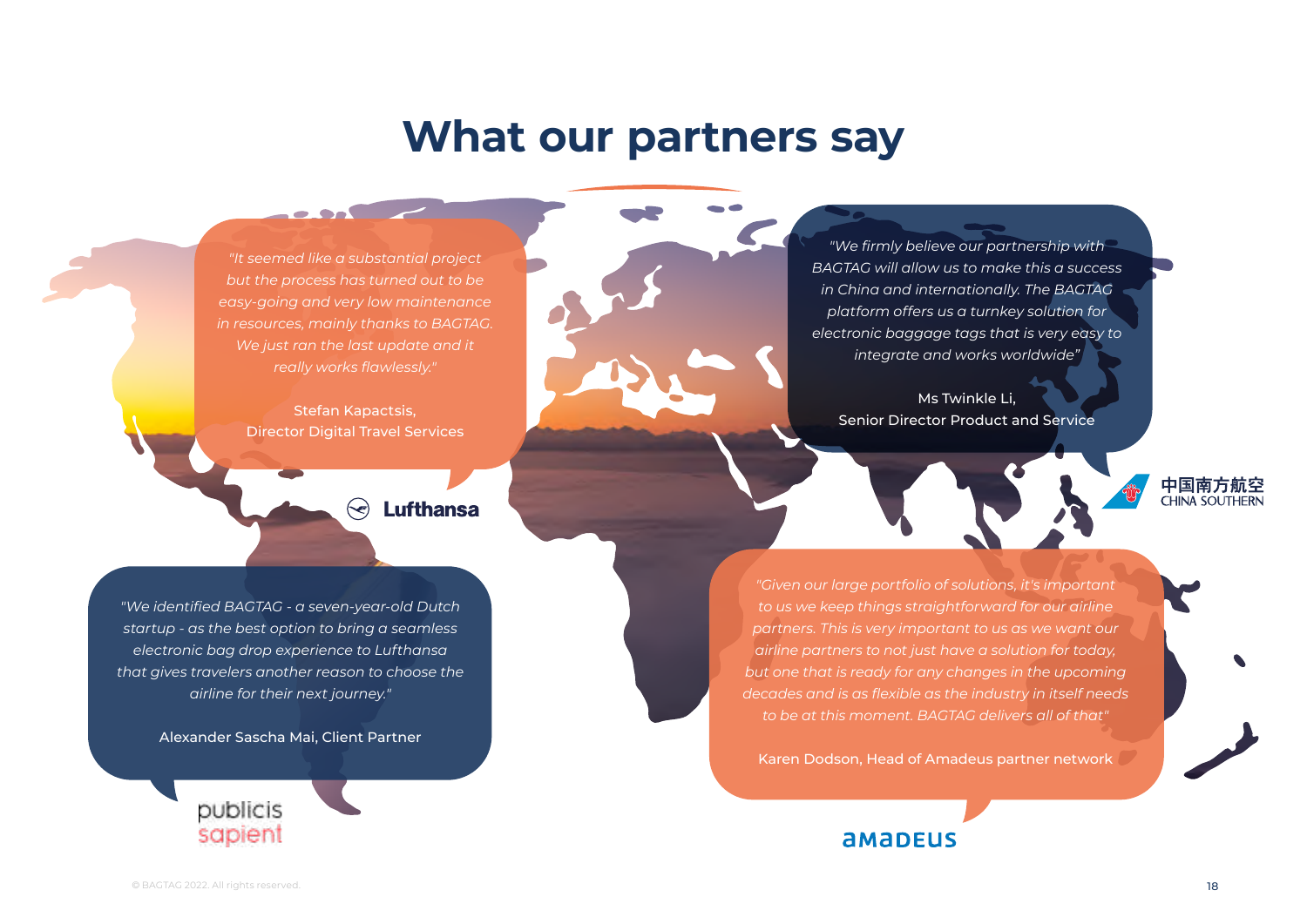## **Next steps…**



#### **Available in-depth materials on request: Contact us to schedule a call:**

- Technical implementation
- Commercial & marketing
- Hardware pricing



**Jasper Quak** Managing Director [jasper.quak@bagtag.com](mailto:jasper.quak%40bagtag.com%20?subject=)



**Hidde Nysingh** Business Development [hidde.nysingh@bagtag.com](mailto:hidde.nysingh%40bagtag.com?subject=)